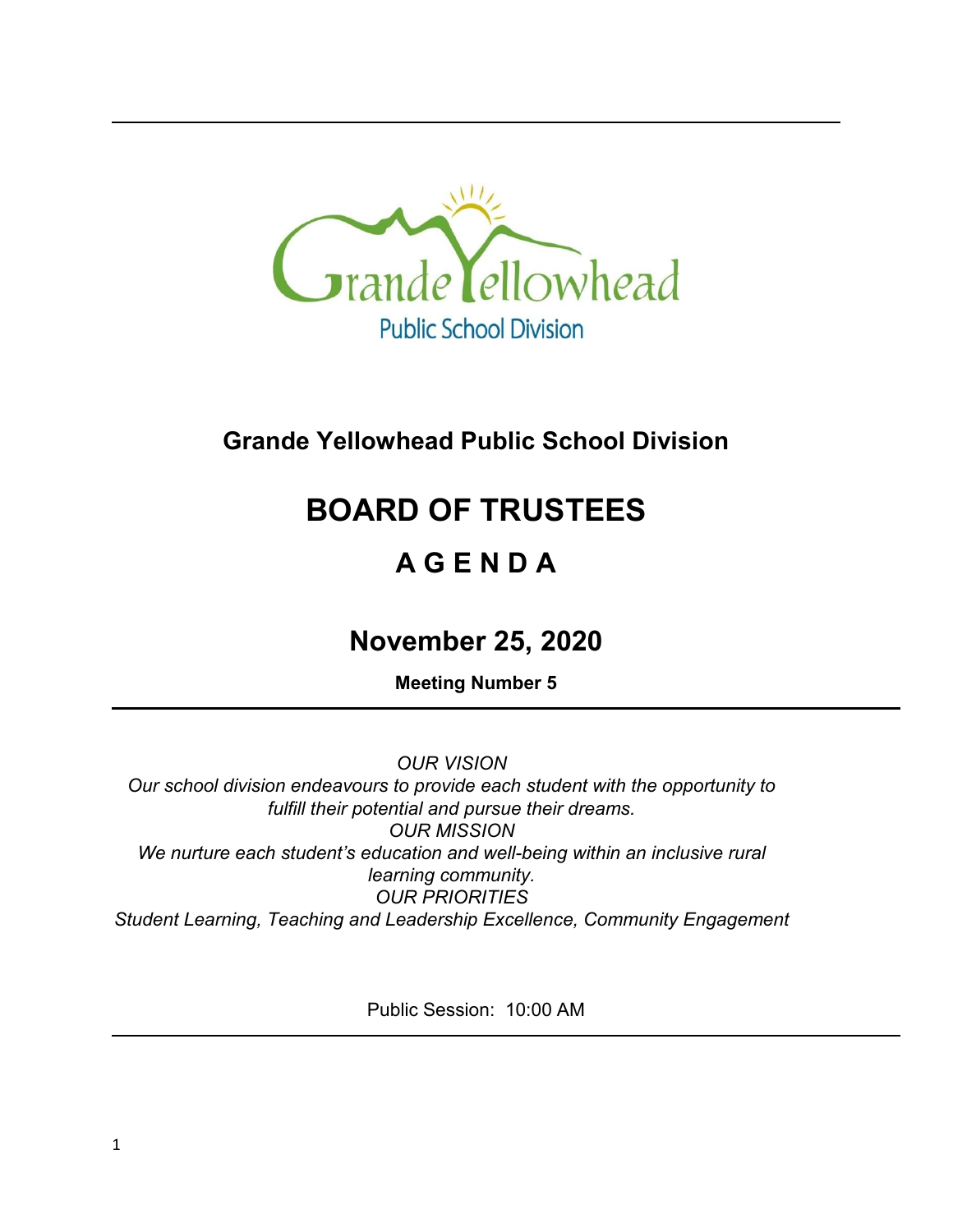### **Grande Yellowhead Public School Division**

### **BOARD OF TRUSTEES REGULAR MEETING**

### **November 25, 2020**

Public Session 10:00 AM **Meeting Number 5** Grande Yellowhead Public School Division

[Join with Google Meet](https://meet.google.com/ihd-iwxh-nmd?authuser=0&hs=122)

meet.google.com/ihd-iwxh-nmd

## **A G E N D A**

#### 1. **CALL TO ORDER at 10:00 AM**

- 1.1. National Anthem
- 1.2. Announcements
- 1.3. Changes to the Agenda
- 1.4. Approval of the Agenda

#### 2. **APPROVAL OF MINUTES**

2.1. Regular Public Board Meeting of October 28, 2020

#### 3. **BUSINESS ARISING FROM THE MINUTES**

#### 4. **DELEGATION / PRESENTATION**

#### 5. **BOARD CHAIR REPORT**

- 5.1. Correspondence
	- 5.1.1 PSBAA Board Chair Update for the *Advocate*
	- 5.1.2 ASBA Call for Interest: Alberta School Employee

Benefits Plan (ASEBP) Board of Trustees vacancies

#### 6. **SUPERINTENDENT'S REPORT**

6.1. Superintendent's Report

#### 7. **PUBLIC QUESTION PERIOD**

#### 8. **ACTION ITEMS**

- 8.1. Old None
- 8.2. New
	- 8.2.1. Audited Financial Statements for the year ending August, 31, 2020
	- 8.2.2. Reserve Transfer
	- 8.2.3. 3YEP and AERR
	- 8.2.4. Repeal Former Election Bylaw